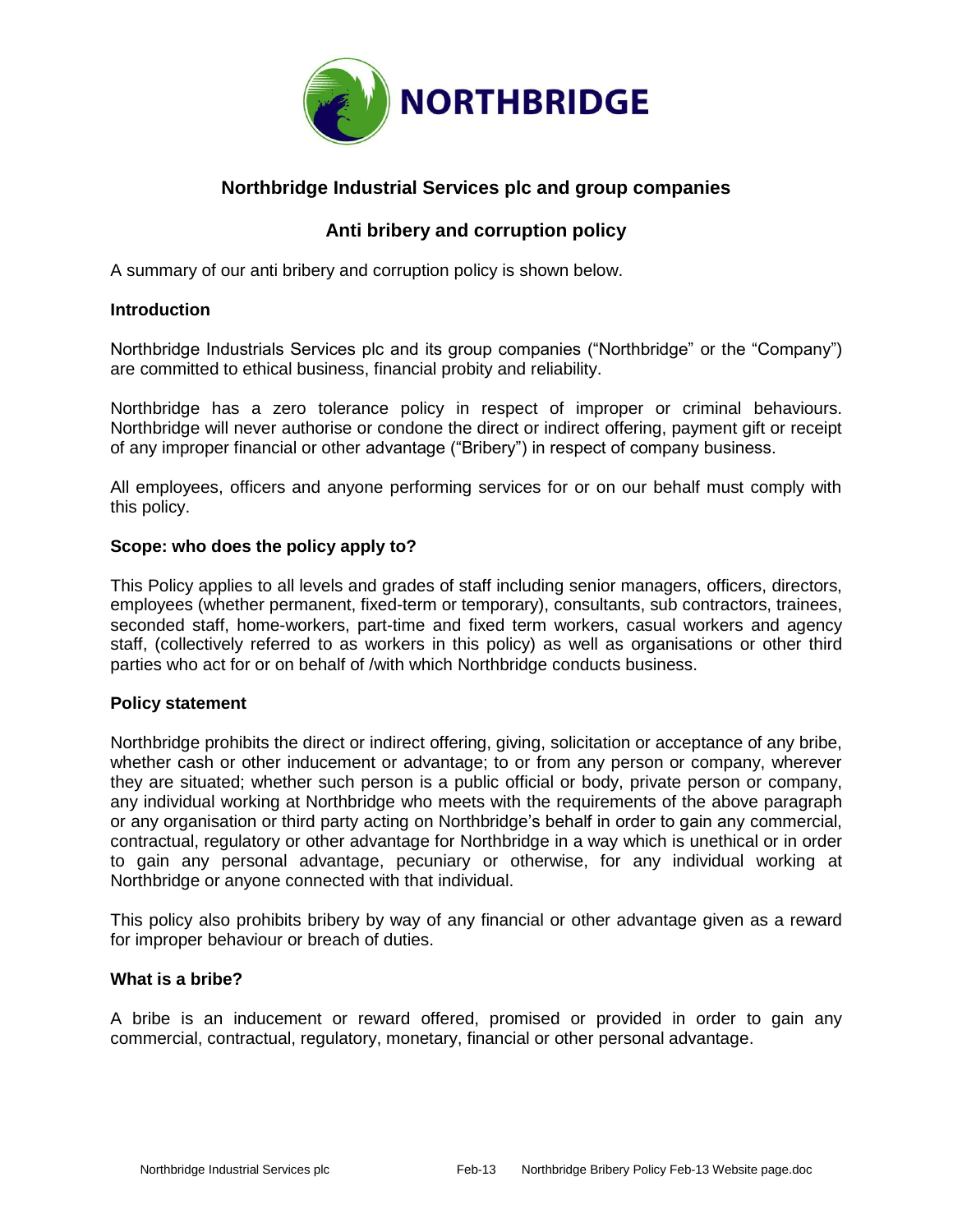

A kickback is a payment made in return for the award of a contract. Kickbacks are commonly funded by the recipient agreeing to an inflated contract price to take account of the improper payment to be made to the decision maker.

#### **Gifts and hospitality**

Neither the law nor this policy prohibits normal and appropriate corporate hospitality. It can sometimes be difficult to decide what appropriate in respect of gifts and hospitality.

#### **Facilitation payments**

Facilitation payments are small, unofficial payments made to secure or expedite a routine government action by a government official. Facilitation payments are not commonly paid in the UK, but may be common in some other jurisdictions. Northbridge does not authorise or make facilitation payments of any kind.

#### **Donations**

Northbridge does not make contributions to political parties. Northbridge may make charitable donations but will not do so for the purpose of gaining any commercial advantage.

#### **Record keeping**

In accordance with UK legal and regulatory practices, Northbridge is required to keep financial records and have appropriate internal controls in place to evidence that gifts or promotional expenditure is reasonable, proportionate, and made in good faith.

All accounts, invoices, memoranda and other documents and records relating to dealings with third parties, such as clients, suppliers and business contacts, will be prepared and maintained with strict accuracy and completeness. No accounts will be kept "off-book" to facilitate or conceal improper payments.

#### **How to raise a concern**

Employees are encouraged to raise concerns about any issue or suspicion of malpractice at the earliest possible stage.

## **Protection**

Individuals working at Northbridge who refuse to accept or offer a bribe, or those who raise concerns or report another's wrongdoing, could be worried about possible repercussions. The Company encourages openness and will support anyone who raises genuine concerns in good faith under this policy, even if they turn out to be mistaken. The Company is committed to ensuring no one suffers any detrimental treatment as a result of refusing to take part in bribery or corruption, or because of reporting in good faith their suspicion that an actual or potential bribery or other corruption offence has taken place, or may take place in the future.